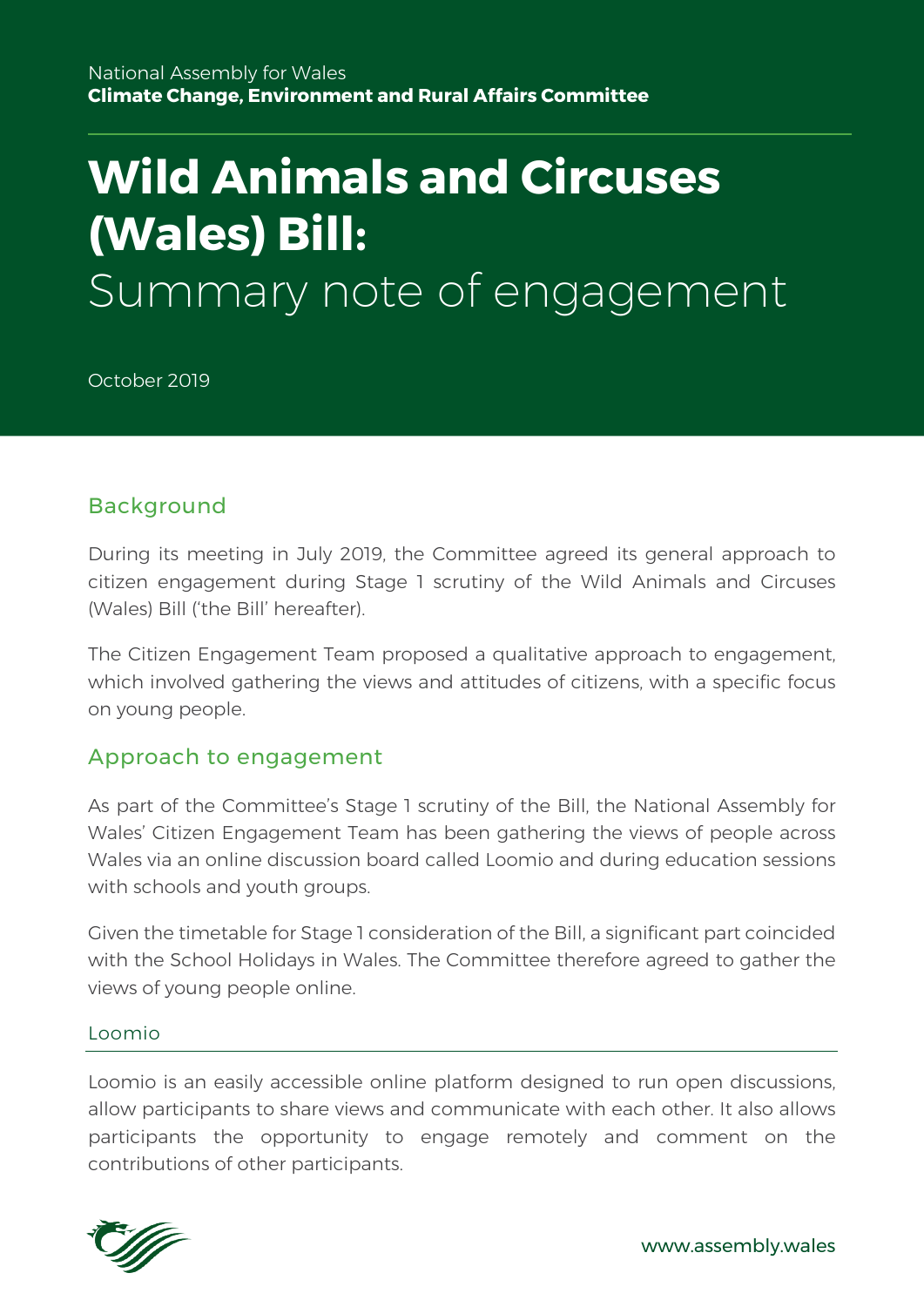Participants were provided with background and context to the Bill, including a short explainer video which was used to promote the online discussion on the Assembly's social media channels. Participants were asked the following questions:-

- **Do you think it should be an offence to use wild animals in travelling circuses? If so, why?**
- **Do you think the opportunity to experience wild animals in a visiting travelling circus has a positive or negative impact on young people?**
- **What impact do you think banning the use of wild animals in travelling circuses will have on the attitudes of young people towards animals?**
- **Do you think seeing a wild animal in a travelling circus can help children and young people learn about animals?**

The online discussion generated 23 contributions from predominantly school pupils, college students and youth group members, which included some Welsh Youth Parliament Members.

The Assembly's Citizen Engagement and Education and Youth Engagement teams also ran focus group discussions with schools and youth groups involving 43 young people aged between 15 and 26.

### Submissions to Loomio

## 1. **Do you think it should be an offence to use wild animals in travelling circuses? If so, why?**

There were 15 contributions to this question. All contributions are available by request. The following is a snapshot of the responses:-

| <b>Contribution</b>   No. I disagree with the premise of making it an offence to use<br>wild animals in travelling circuses and consider there are far far<br>more important topics that the National Assembly for Wales<br>should be focussed on.                                                                                     |
|----------------------------------------------------------------------------------------------------------------------------------------------------------------------------------------------------------------------------------------------------------------------------------------------------------------------------------------|
| I do think it would be eminently sensible to produce legislated<br>requirements of travelling circuses in regards to the well being of<br>wild animals used. A part of this, in my view, must be a<br>requirement to educate and improve awareness of the issues<br>facing wild animals in their natural habitats. Travelling circuses |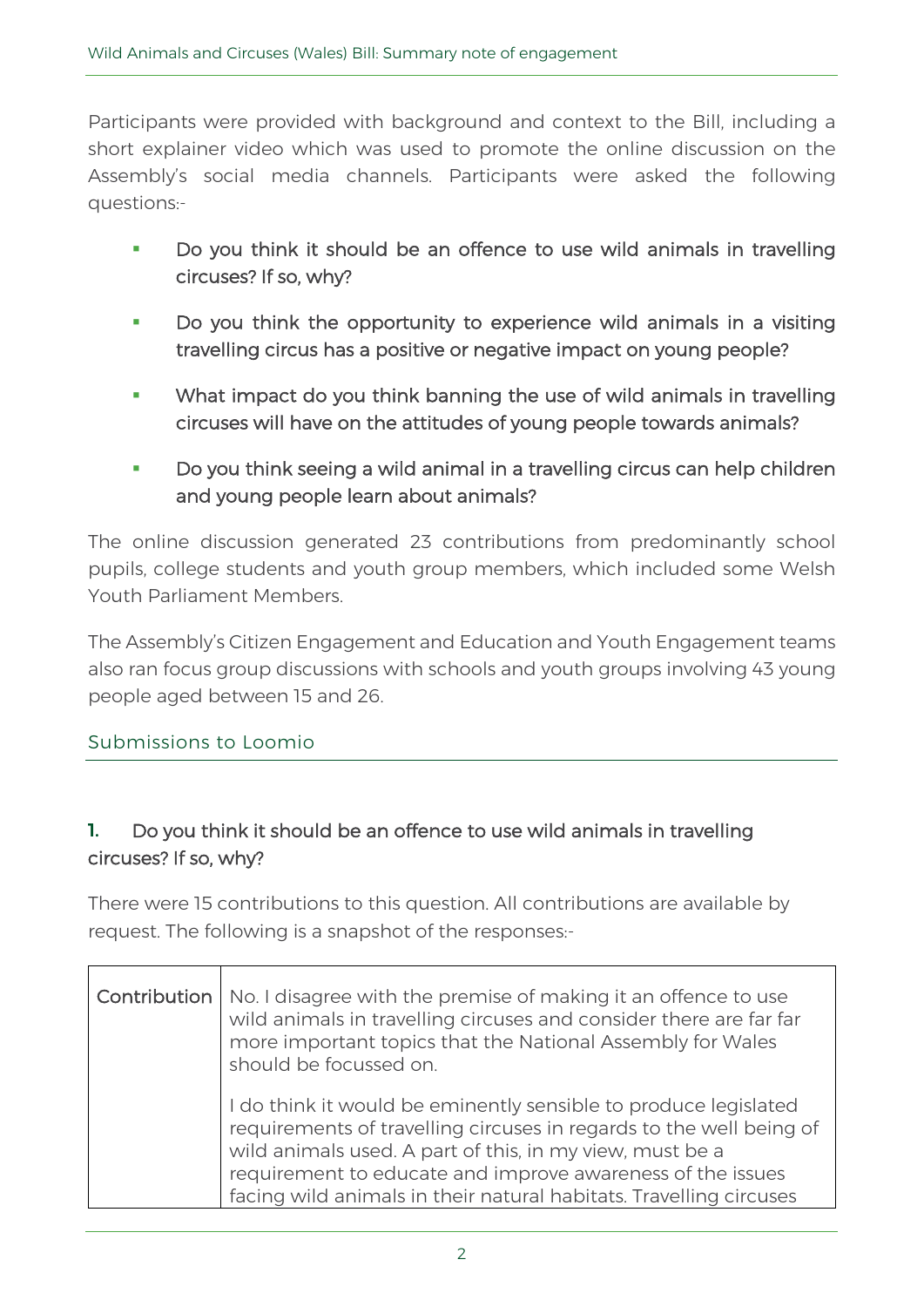| can play, in my view, a valid and invaluable role in educating the<br>public about wild animals and the issues faced where many<br>species are facing extinction.                                                                                                                                                                                                                                                                                          |
|------------------------------------------------------------------------------------------------------------------------------------------------------------------------------------------------------------------------------------------------------------------------------------------------------------------------------------------------------------------------------------------------------------------------------------------------------------|
| Last time I went to a travelling circus, which had elephants, we<br>were invited openly to visit the animals after the show where we<br>could see not only how well the animals were being cared for but<br>also be told about where these animals had come from (they had<br>been bred in captivity) and the many issues faced by these<br>animals in the wild. It was informative and engaging.                                                          |
| One concern that I have is what provisions will be made, should<br>this bill be made law, for the safety and well being of any existing<br>wild animals within travelling circuses.                                                                                                                                                                                                                                                                        |
| Also, since Wales (last time I looked) is part of the United<br>Kingdom, leading with a piece of legislation such as this creates<br>many potential problems. For example, it could lead to travelling<br>circuses abandoning Wales since if they have wild animals that<br>are permitted in England which aren't in Wales, it would not be<br>economically viable for the travelling circus to "home" its livestock<br>before travelling over the border. |

| $\vert$ Contribution $\vert$ Yes - wild animals deserve an environment as close as possible to<br>their natural habitat, and are not to be coerced into unnatural |
|-------------------------------------------------------------------------------------------------------------------------------------------------------------------|
| l behaviour.                                                                                                                                                      |

| <b>Contribution</b>   Yes. I am not sure that workers are fully trained in looking after<br>the health and well being of the animals. They may be badly<br>I treated and not have sufficient room to move and follow their |
|----------------------------------------------------------------------------------------------------------------------------------------------------------------------------------------------------------------------------|
| natural instincts. I am also not sure where the animals come<br>from. It is possible that they may have been taken illegally.                                                                                              |

| $\mid$ Contribution $\mid$ Animals should be allowed to be a part of a travelling circus if |
|---------------------------------------------------------------------------------------------|
| they are in the correct conditions and treated correctly                                    |

| <b>Contribution</b>   Yes it should be an offence, animals aren't made to "jump" trough |
|-----------------------------------------------------------------------------------------|
| hoops, regardless of how their treated, its not natural, and they                       |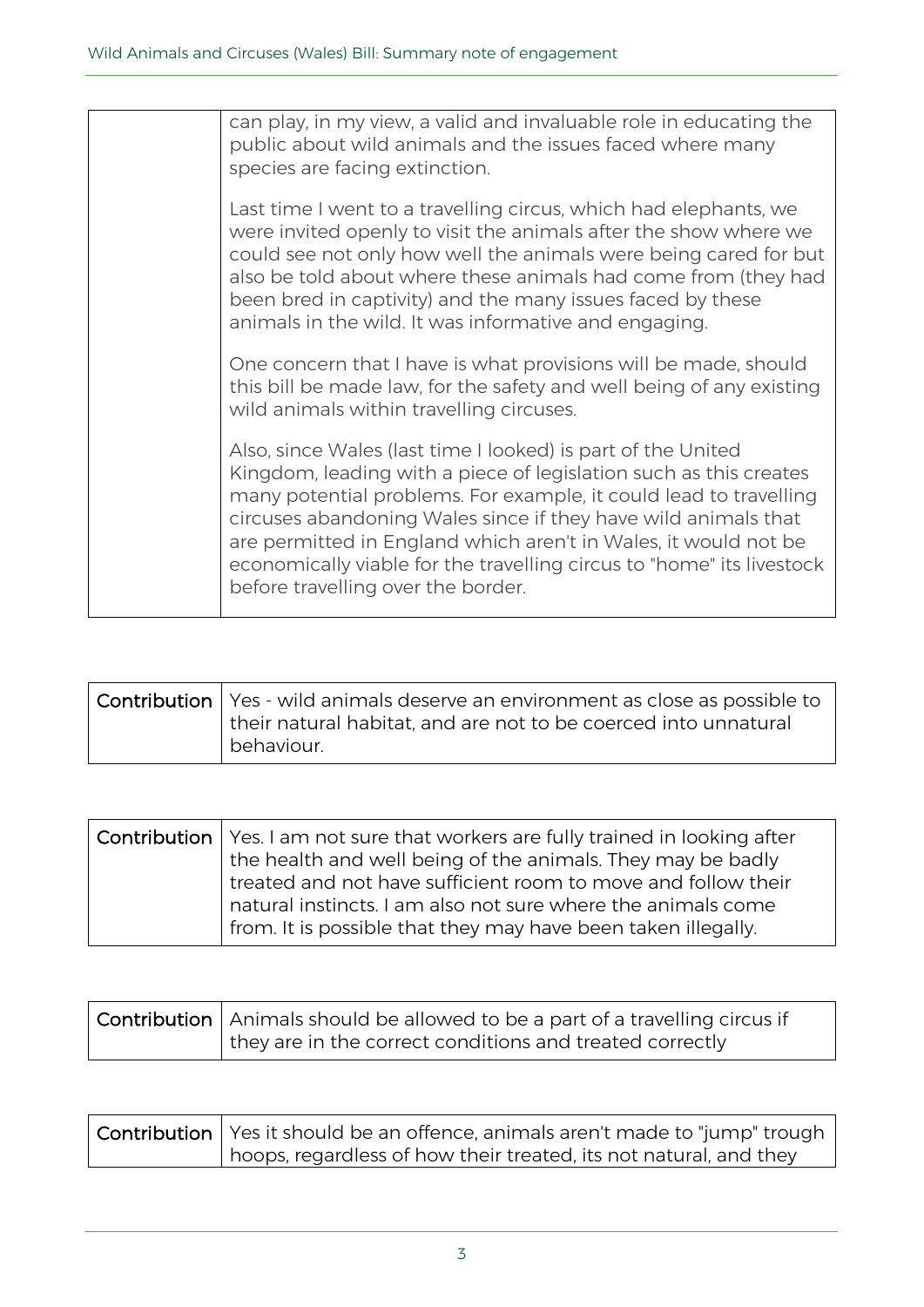| don't have a choice, I'm sure many humans wouldn't be happy |
|-------------------------------------------------------------|
| being forced to do such things                              |

| <b>Contribution</b> $\vert$ It's wrong to use animals as entertainment |
|------------------------------------------------------------------------|
| Animals should be able to free and roam around as they like            |
| I They deserve to be treated fairly like we are.                       |

The following contributions were submitted in Welsh and have been translated:-

| Contribution | Ydi, mae'n drosedd sy'n anghredadwy i mi ei bod hi dal yn cael<br>ei chofleidio heddiw. Mae'r cysyniad o ddefnyddio anifeiliaid<br>gwyllt fel modd o adloniant teuluol yn hollol anerbynniol,<br>anaturiol a di-bwynt. Dylai anifeiliaid gael yr hawl i fyw mewn<br>amgylchedd diogel a rhydd. Mae'r ffenomenon o syrcasau<br>teithiol ar drai, felly dylai defnyddio anifeiliaid gwyllt cael ei<br>ddiweddu hefyd.               |
|--------------|-----------------------------------------------------------------------------------------------------------------------------------------------------------------------------------------------------------------------------------------------------------------------------------------------------------------------------------------------------------------------------------------------------------------------------------|
|              | Translation:<br>Yes, it is an offence and it is unbelievable to me that it is still<br>being embraced today. The concept of using wild animals as a<br>means of family entertainment is utterly unacceptable, unnatural<br>and pointless. Animals should have the right to live in a safe and<br>free environment. The phenomenon of travelling circuses is in<br>decline, so the use of wild animals should also come to an end. |

| Contribution | Dylai fod yn drosedd defnyddio anifeiliaid gwyllt mewn<br>syrcasau, maen nhw'n haeddu bod allan yn eu cynefin yn byw<br>eu bywydau naturiol lle dylen nhw fod. Dydyn nhw ddim wedi'r<br>arfer â'r fath awyrgylch â ni ac er mwyn iddynt fod, maent yn<br>cael eu camdrin a'u "hyfforddi", hynny yw, cyflyru i berfformio<br>triciau anaturiol sydd yn groes i'w greddf a dim ond er mwyn ein<br>diddanu ni, mae hyn yn greulon!                          |
|--------------|----------------------------------------------------------------------------------------------------------------------------------------------------------------------------------------------------------------------------------------------------------------------------------------------------------------------------------------------------------------------------------------------------------------------------------------------------------|
|              | Translation:<br>It should be an offence to use wild animals in circuses, they<br>deserve to be out in their own habitat living their natural lives<br>where they should be. They are not used to the same type of<br>environment as us, and in order for them to be, they are being<br>mistreated and "trained", that is, encouraged to perform<br>unnatural tricks that are against their instincts and only in order<br>to entertain us, this is cruel |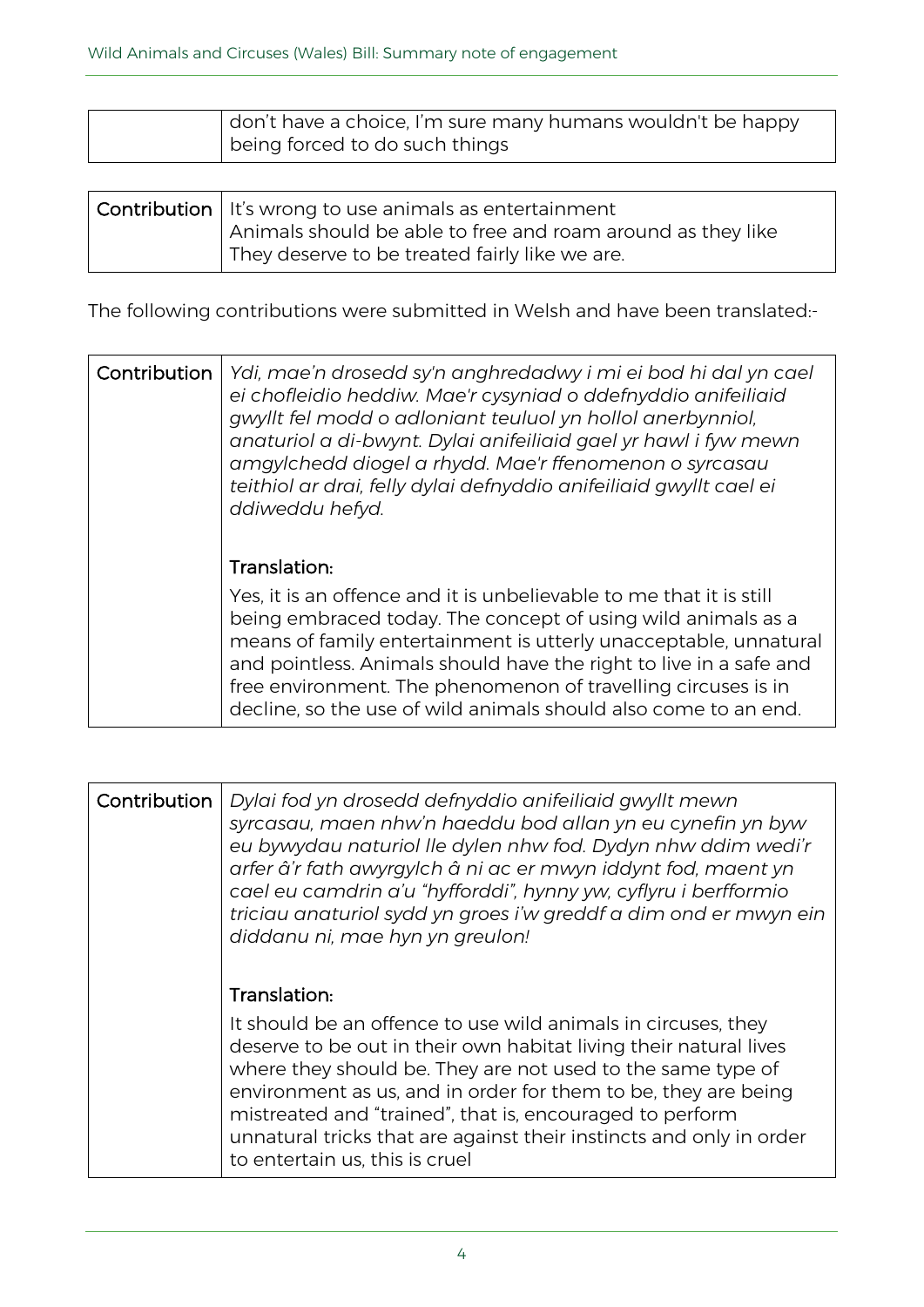## 2. **Do you think the opportunity to experience wild animals in a visiting travelling circus has a positive or negative impact on young people?**

There were 3 contributions to this question.

 $\top$ 

| Contribution | I am of the view that young people being able to see wild animals,<br>that are well cared for, enables them to understand their beauty<br>and the need to preserve and protect the various species of wild<br>animals that exist, so long as viewing them is coupled with<br>appropriate education and awareness. The opportunity to see<br>them in travelling circuses ensures that a wider range of young<br>people can see wild animals. In overall terms, so long as the care<br>and well being of the animals is at the best standards, then I see<br>the opportunity to experience wild animals in a visiting travelling<br>circus is a positive one. |
|--------------|-------------------------------------------------------------------------------------------------------------------------------------------------------------------------------------------------------------------------------------------------------------------------------------------------------------------------------------------------------------------------------------------------------------------------------------------------------------------------------------------------------------------------------------------------------------------------------------------------------------------------------------------------------------|
|              | By contrast, if this bill is permitted to succeed, then young people<br>will have a much reduced opportunity to experience wild animals<br>given the rising costs of visiting zoo's. I do think that enhanced<br>regulations are needed, coupled with appropriate oversight, to<br>ensure the well being of animals that are part of travelling circuses.<br>But I don't think that banning their use is a positive way of<br>preserving their well being.                                                                                                                                                                                                  |

| Contribution   Negative - it portrays wild animals as things for human |                                                     |  |  |  |  |
|------------------------------------------------------------------------|-----------------------------------------------------|--|--|--|--|
|                                                                        | entertainment. It denies the need for conservation. |  |  |  |  |

| <b>Contribution</b>   Negative. They are kept in cramped quarters without sufficient                                                                                                                 |
|------------------------------------------------------------------------------------------------------------------------------------------------------------------------------------------------------|
| room to move, hunt etc. They should be in the wild. Seeing them<br>perform in a circus gives children the impression that it is<br>acceptable to remove wild animals from their natural habitats for |
| human entertainment.                                                                                                                                                                                 |
|                                                                                                                                                                                                      |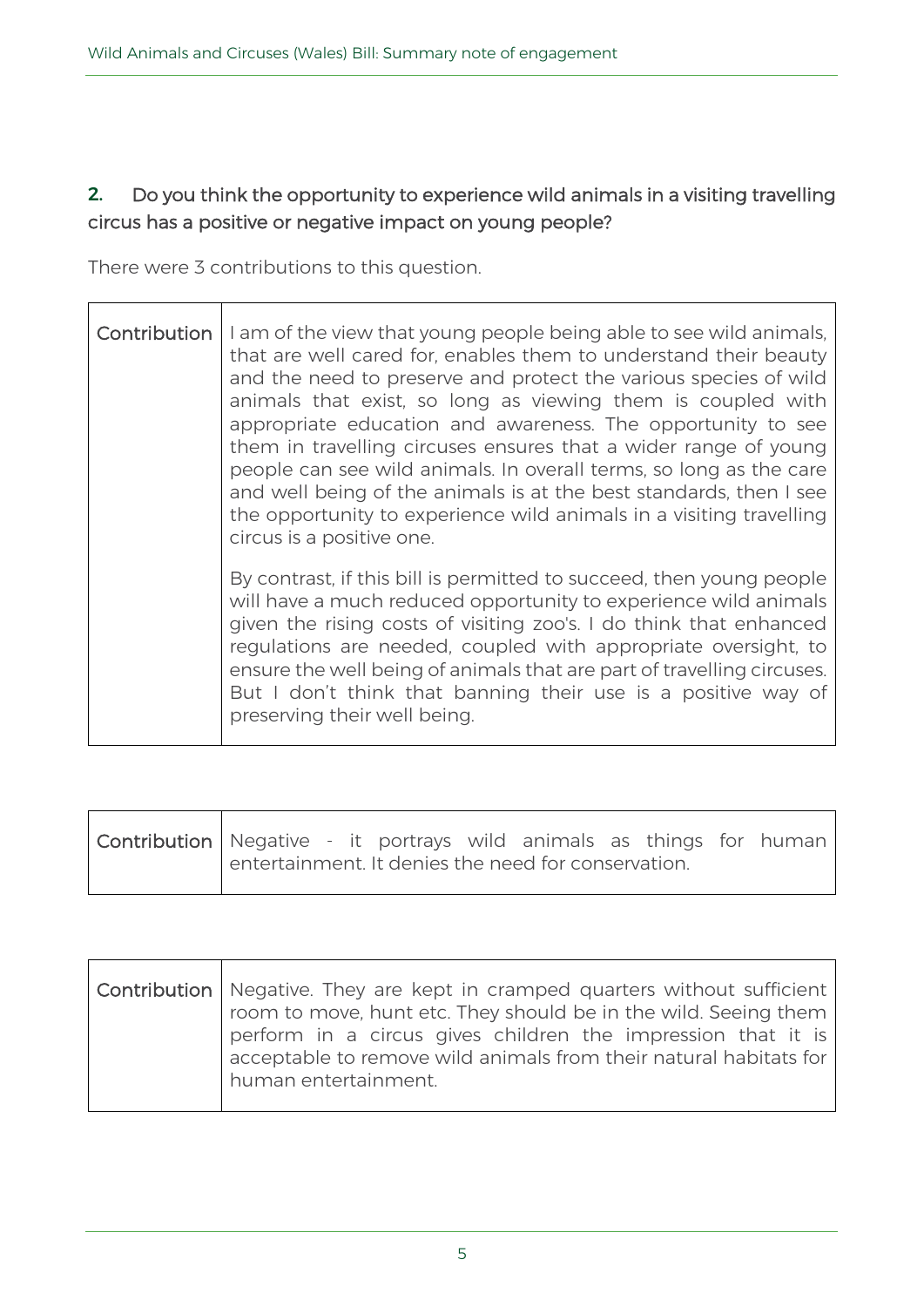## 3. **What impact do you think banning the use of wild animals in travelling circuses will have on the attitudes of young people towards animals?**

|  | <b>Contribution</b> Good impact, it is more respectful of animals. |
|--|--------------------------------------------------------------------|
|--|--------------------------------------------------------------------|

| Contribution   Seeing animals in a circus will give children the impression that it<br>is acceptable to keep wild animals in cramped quarters so that<br>they can provide entertainment. It isn't. They can instead realise<br>that wild animals should be in the wild. We can now watch<br>fabulous film of the animals in the wild. Much better to see this |
|---------------------------------------------------------------------------------------------------------------------------------------------------------------------------------------------------------------------------------------------------------------------------------------------------------------------------------------------------------------|
| rather than a cowed animal in a circus.                                                                                                                                                                                                                                                                                                                       |

## 4. **Do you think seeing a wild animal in a travelling circus can help children and young people learn about animals?**

| <b>Contribution</b> Definitely not - they should only be seen in as close a natural |
|-------------------------------------------------------------------------------------|
| habitat as possible (sanctuaries and in the wild). Emphasis must                    |
| be on protection and education, not on entertainment.                               |
|                                                                                     |

| $\vert$ Contribution $\vert$ No. Animals are not always well treated. If you really want to see<br>wild animals then well run, reputable zoos are the best place<br>(unless you can see them in the wild) |
|-----------------------------------------------------------------------------------------------------------------------------------------------------------------------------------------------------------|
|                                                                                                                                                                                                           |

The following contribution was received in Welsh and has been translated:-

| Contribution   Yr unig beth y gallent wir ei ddysgu yw fod lle anifeiliaid gwyllt<br>yn y gwyllt ac nid yn y syrcas, mae'n anheg ar yr anifeiliaid fod<br>yn gaeth yn y syrcas ac mae sawl gwahanol ffordd o ddysgu<br>plant am anifeiliaid fel y profwyd gan sawl techneg ddysgu yn yr<br>ysgol ac ati. |
|----------------------------------------------------------------------------------------------------------------------------------------------------------------------------------------------------------------------------------------------------------------------------------------------------------|
| Translation:                                                                                                                                                                                                                                                                                             |
| The only thing that we can truly learn is that the place for wild<br>animals is in the wild and not in a circus. It's unfair for the animals                                                                                                                                                             |